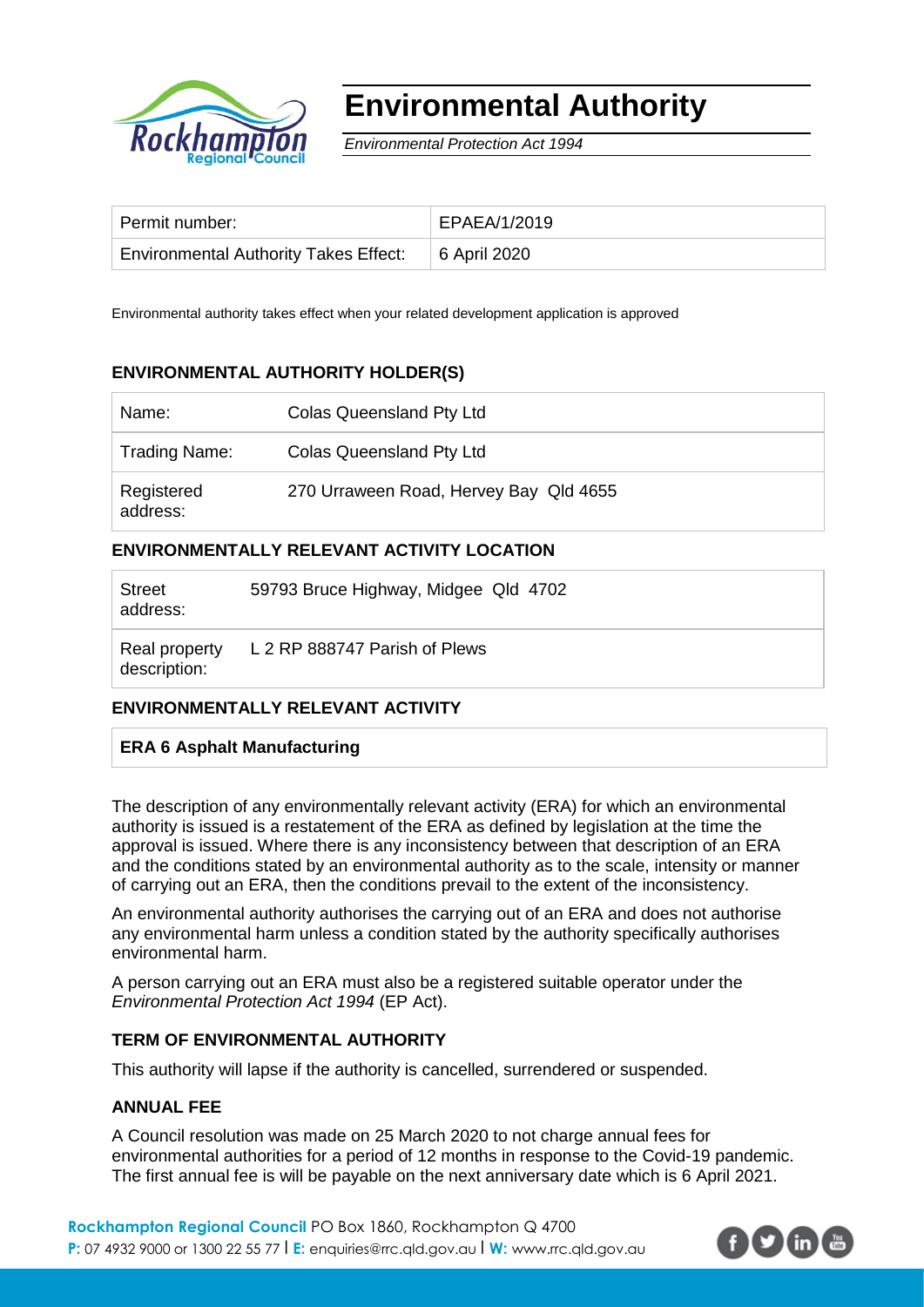The anniversary date of this environmental authority is the same day each year as the effective date. An annual return and the payment of the annual fee which is currently \$4052.00 will be due each year on this day.

## **CONTAMINATED LAND**

It is a requirement of the *Environmental Protection Act 1994* that if an owner or occupier of land becomes aware a notifiable activity (as defined in Schedule 3 and Schedule 4) is being carried out on the land, or that the land has been, or is being, contaminated by a hazardous contaminant, the owner or occupier must, within twenty-two business days after becoming so aware, give written notice to the chief executive.

## **Obligations under the** *Environmental Protection Act 1994*

In addition to the requirements found in the conditions of this environmental authority, the holder must also meet their obligations under the EP Act, and the regulations made under the EP Act. For example, the holder must comply with the following provisions of the Act:

- **General environmental duty**
- Duty to notify environmental harm
- Offence of causing serious or material environmental harm
- **Offence of causing environmental nuisance**
- **Offence of depositing prescribed water contaminants in waters and related matters**
- Offence to place contaminant where environmental harm or nuisance may be caused

## **Conditions of environmental authority**

The environmentally relevant activity(ies) conducted at the location as described on the first page must be conducted in accordance with the following site specific conditions of approval.

| <b>Agency Interest: General</b> |                                                                                                                                                                                                                                                                                                                                                                                                                                                                                                                                                   |  |
|---------------------------------|---------------------------------------------------------------------------------------------------------------------------------------------------------------------------------------------------------------------------------------------------------------------------------------------------------------------------------------------------------------------------------------------------------------------------------------------------------------------------------------------------------------------------------------------------|--|
| Condition<br>Number             | Condition                                                                                                                                                                                                                                                                                                                                                                                                                                                                                                                                         |  |
| 1                               | The holder must not change, replace or operate any plant or equipment if the<br>change, replacement or operation of the plant or equipment increases, or is<br>likely to substantially increase, the risk of environmental harm.                                                                                                                                                                                                                                                                                                                  |  |
| 2                               | The holder must keep environmental monitoring results until the authority has<br>been surrendered. All records and documents required to be kept by a condition<br>of this authority must be kept at the premise for a period of not less than 5<br>years. These records and documents are to be made available for examination<br>by an Authorised Person immediately on request.                                                                                                                                                                |  |
| 3                               | The holder must at all times install and maintain plant and equipment in proper<br>working order.                                                                                                                                                                                                                                                                                                                                                                                                                                                 |  |
| $\overline{4}$                  | A complaints register must be kept at the premise and all complaints received<br>about the activity must be recorded in the register with the following details:<br>Time, date and nature of the complaint;<br>a.<br>Type of communication (telephone, letter, in person etc.);<br>b.<br>Name, contact address and contact telephone number of the complainant (if<br>C.<br>the complainant does not wish to be identified then 'non identified' is to be<br>recorded);<br>d. Response and investigation undertaken in response to the complaint; |  |
|                                 |                                                                                                                                                                                                                                                                                                                                                                                                                                                                                                                                                   |  |

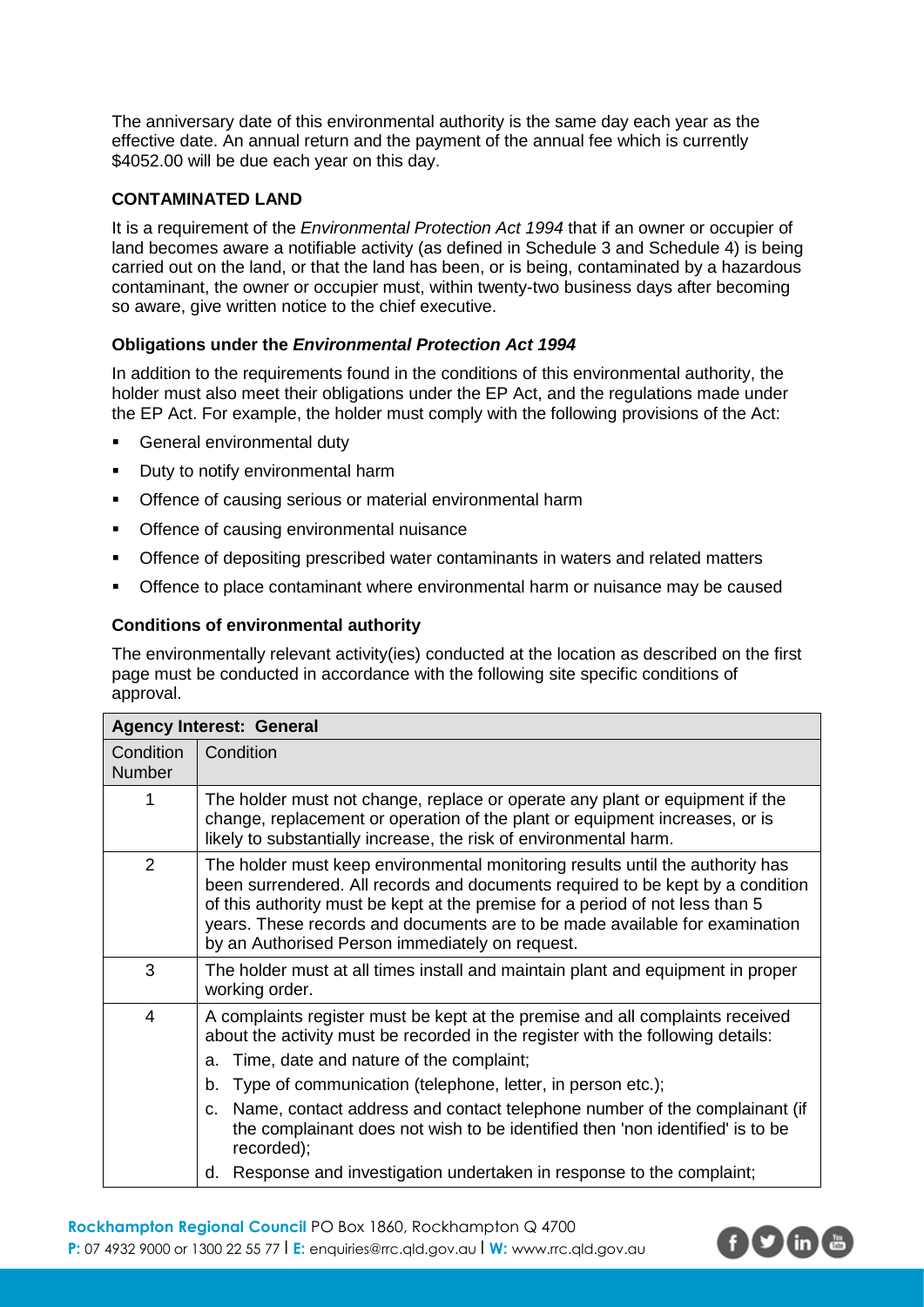|                            | е.                                                                                                                                                                                                   |                                     |                                         | Name of the person responsible for investigating the complaint; and                                                                 |                                                                |                                                                                                                                                                                                                                               |
|----------------------------|------------------------------------------------------------------------------------------------------------------------------------------------------------------------------------------------------|-------------------------------------|-----------------------------------------|-------------------------------------------------------------------------------------------------------------------------------------|----------------------------------------------------------------|-----------------------------------------------------------------------------------------------------------------------------------------------------------------------------------------------------------------------------------------------|
|                            | f.                                                                                                                                                                                                   |                                     | of or under the authorised holder.      |                                                                                                                                     |                                                                | The action taken as a result of the complaint/investigation and the signature                                                                                                                                                                 |
| 5                          |                                                                                                                                                                                                      |                                     | incidents including but not limited to: | An incident register must be kept at the premise and it must record any                                                             |                                                                |                                                                                                                                                                                                                                               |
|                            |                                                                                                                                                                                                      | a. Any fire at the premise; and     |                                         |                                                                                                                                     |                                                                |                                                                                                                                                                                                                                               |
|                            | conditions.                                                                                                                                                                                          |                                     |                                         | b. Any release of contaminants not in accordance with the development                                                               |                                                                |                                                                                                                                                                                                                                               |
| 6                          | A copy of development approval conditions (D/83-2019) and the environmental<br>authority conditions must be kept on-site in a location readily accessible to<br>personnel carrying out the activity. |                                     |                                         |                                                                                                                                     |                                                                |                                                                                                                                                                                                                                               |
|                            | <b>Agency Interest: Air</b>                                                                                                                                                                          |                                     |                                         |                                                                                                                                     |                                                                |                                                                                                                                                                                                                                               |
| Condition<br><b>Number</b> | Condition                                                                                                                                                                                            |                                     |                                         |                                                                                                                                     |                                                                |                                                                                                                                                                                                                                               |
| $\overline{7}$             |                                                                                                                                                                                                      |                                     |                                         | a manner that will or may cause environmental nuisance or harm unless such<br>release is authorised by the Administering Authority. |                                                                | Odour and visible contaminants, including but not limited to dust, fumes, smoke,<br>aerosols, overspray or particulates, must not be released to the environment in                                                                           |
| 8                          |                                                                                                                                                                                                      |                                     |                                         |                                                                                                                                     |                                                                | Contaminants must only be released to air from the point source in accordance<br>with Table 1 – Point source air release limits and the associated requirements.<br>Table 1 - Point source air release limits and the associated requirements |
|                            | Release<br>Point                                                                                                                                                                                     | Minimum<br>release<br>height<br>(m) | Minimum<br>velocity<br>(m/sec)          | Contaminant<br>release                                                                                                              | Maximum<br>release limit<br>(at 15% O2)                        | Monitoring<br>Frequency                                                                                                                                                                                                                       |
|                            | Asphalt<br>Plant<br><b>Stack</b>                                                                                                                                                                     | 10                                  | 25                                      | <b>Total Solid</b><br>Particulates<br>(TSP)                                                                                         | $50$ mg/Nm <sup>3</sup>                                        | Stack must be<br>monitored for<br>the                                                                                                                                                                                                         |
|                            |                                                                                                                                                                                                      |                                     | Nitrogen<br>Oxides<br>(as $NO_x$ )      | 350mg/Nm <sup>3</sup>                                                                                                               | contaminants<br>within three<br>months of the<br>commissioning |                                                                                                                                                                                                                                               |
|                            |                                                                                                                                                                                                      |                                     |                                         | Carbon<br>Monoxide<br>(CO)                                                                                                          | $400$ mg/Nm <sup>3</sup>                                       | of the plant<br>and annually<br>thereafter                                                                                                                                                                                                    |
|                            |                                                                                                                                                                                                      |                                     |                                         | <b>Total Heavy</b><br><b>Metals</b><br>(Note 1)                                                                                     | 1mg/Nm <sup>3</sup>                                            |                                                                                                                                                                                                                                               |
|                            |                                                                                                                                                                                                      |                                     |                                         | Hydrogen<br>Sulfide<br>(H <sub>2</sub> S)                                                                                           | 5mg/Nm <sup>3</sup>                                            |                                                                                                                                                                                                                                               |
|                            |                                                                                                                                                                                                      |                                     |                                         | Volatile<br>Organic<br>Compounds<br>(VOC)                                                                                           | 40/mg/Nm <sup>3</sup>                                          |                                                                                                                                                                                                                                               |
|                            |                                                                                                                                                                                                      |                                     |                                         |                                                                                                                                     |                                                                |                                                                                                                                                                                                                                               |

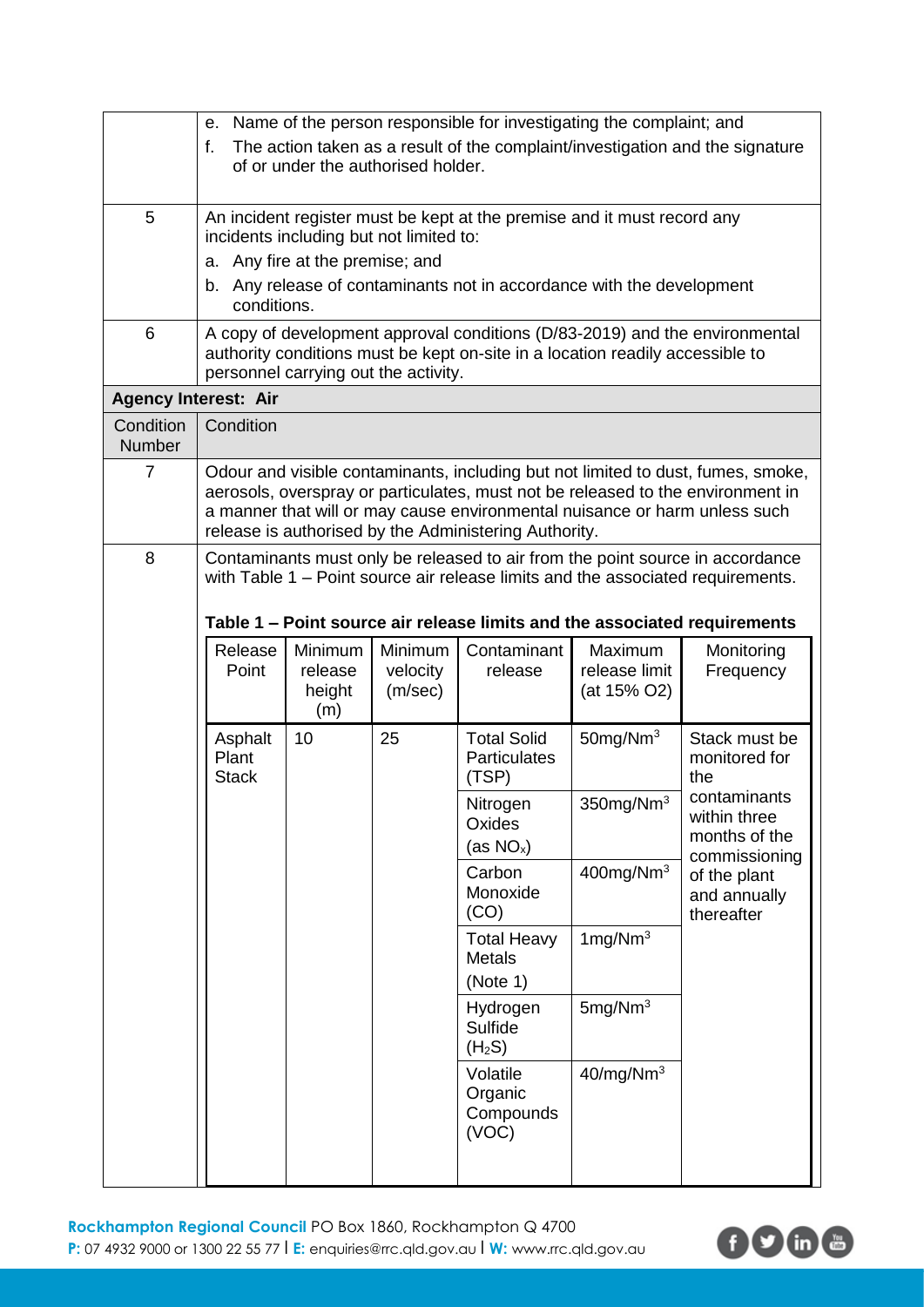|                            | Note 1: Total heavy metals includes the elements of antimony, arsenic, cadmium, lead,<br>beryllium, chromium, cobalt, manganese, nickel, selenium, tin, vanadium, mercury, and<br>any compound containing one of those elements.                                                                                                                                                            |  |  |  |
|----------------------------|---------------------------------------------------------------------------------------------------------------------------------------------------------------------------------------------------------------------------------------------------------------------------------------------------------------------------------------------------------------------------------------------|--|--|--|
|                            | Associated requirements:                                                                                                                                                                                                                                                                                                                                                                    |  |  |  |
|                            | 1. The release of contaminants from a point source must be directed vertically<br>upwards without any impedance or hindrance.                                                                                                                                                                                                                                                               |  |  |  |
|                            | Monitoring must be undertaken during a release and at the authorised<br>2.<br>release points, frequency and for the contaminants specified in Table 1.                                                                                                                                                                                                                                      |  |  |  |
|                            | Monitoring must be undertaken when emissions are expected to be<br>3.<br>representative of actual operating conditions for the sample period.                                                                                                                                                                                                                                               |  |  |  |
|                            | 4. All monitoring devices must be effectively calibrated and maintained in<br>accordance with the manufacturer's instructions and Australian and<br>international standards.                                                                                                                                                                                                                |  |  |  |
|                            | 5. Air monitoring devices must in accordance with the current edition of<br>Queensland's Department of Environment and Science's Air Quality<br>Sampling Manual. If monitoring requirements are not described in the Air<br>Quality Sampling Manual, monitoring protocols must be in accordance with a<br>method as approved by New South Wales EPA, Victorian EPA or United<br>States EPA. |  |  |  |
|                            | Monitoring provisions for the release of points (stack) listed in Table 1 must<br>6.<br>comply with the Australian Standard AS 4323.1-1995 "Stationary source<br>emissions Method 1: Selection of sampling provisions".                                                                                                                                                                     |  |  |  |
|                            | 7. All air emission stack monitoring must be conducted by an experienced<br>person or body which holds current National Association of Testing<br>Authorities (NATA).                                                                                                                                                                                                                       |  |  |  |
|                            | The following tests must be performed for each required determination<br>8.<br>specified in Table 1:                                                                                                                                                                                                                                                                                        |  |  |  |
|                            | a. Gas velocity and column flow rate;                                                                                                                                                                                                                                                                                                                                                       |  |  |  |
|                            | b. Temperature and oxygen content; and                                                                                                                                                                                                                                                                                                                                                      |  |  |  |
|                            | c. Water vapour concentration.                                                                                                                                                                                                                                                                                                                                                              |  |  |  |
|                            | 9. During the sampling period the following additional information must be<br>gathered:                                                                                                                                                                                                                                                                                                     |  |  |  |
|                            | Plants throughput rate at the time of the sampling;<br>а.                                                                                                                                                                                                                                                                                                                                   |  |  |  |
|                            | Any typical factors that may influence air pollutant emissions;<br>b.                                                                                                                                                                                                                                                                                                                       |  |  |  |
|                            | Reference to the actual test methods and accuracy's.<br>C.                                                                                                                                                                                                                                                                                                                                  |  |  |  |
| 9                          | Stockpiles must be enclosed by walls on at least three sides and remain 0.5m<br>below the top of the walls and 0.5m inside the open ends of the enclosure.                                                                                                                                                                                                                                  |  |  |  |
|                            | <b>Agency Interest: Water</b>                                                                                                                                                                                                                                                                                                                                                               |  |  |  |
| Condition<br><b>Number</b> | Condition                                                                                                                                                                                                                                                                                                                                                                                   |  |  |  |
| 10                         | The activity must be carried out by such practicable means, which may be<br>necessary to prevent or minimise the release of contaminants, soil or silt to<br>stormwater.                                                                                                                                                                                                                    |  |  |  |
| 11                         | Stormwater must be prevented from entering contaminated work areas. Any<br>stormwater which may enter into a contaminated area must be treated through<br>the onsite treatment pond before release.                                                                                                                                                                                         |  |  |  |
| 12                         | An appropriate spill kit must be kept on site for neutralising or decontaminating<br>spills. The spill kit must be clearly identifiable, maintained regularly and stored                                                                                                                                                                                                                    |  |  |  |

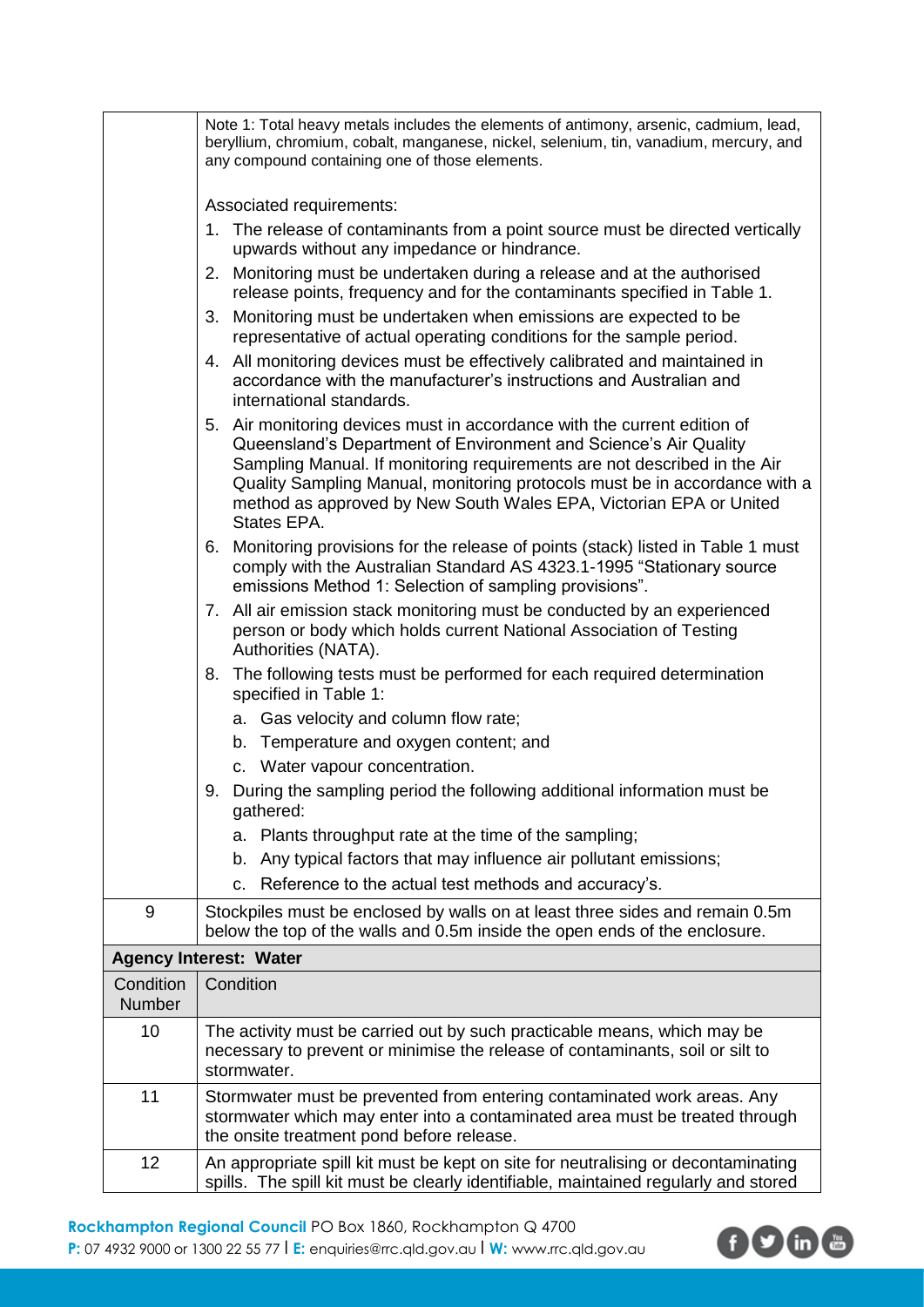|                            | in a central location that is easily accessible to employees. Staff must be<br>adequately trained in the use of these materials. The spill kit may consist of:                                                                                                          |
|----------------------------|-------------------------------------------------------------------------------------------------------------------------------------------------------------------------------------------------------------------------------------------------------------------------|
|                            | a. A bin with a tight fitting lid, partially filled with non-combustible absorbent<br>material such as vermiculite;                                                                                                                                                     |
|                            | b. A broom, shovel, face shield, chemically resistant boots and gloves;<br>c. Waste bags and ties.                                                                                                                                                                      |
| 13                         | Any spillage of environmentally hazardous liquids or other materials must be                                                                                                                                                                                            |
|                            | cleaned up as quickly as practicable. Any spillage of waste and/or chemicals<br>must not be hosed or swept into any stormwater drainage system, road side<br>gutters or waters.                                                                                         |
| 14                         | All chemicals including fuel must be stored within a secondary containment<br>system/s. Secondary containment systems must be able to hold the volume of<br>the largest container within the system.                                                                    |
|                            | <b>Agency Interest: Noise</b>                                                                                                                                                                                                                                           |
| Condition<br><b>Number</b> | Condition                                                                                                                                                                                                                                                               |
| 15                         | The activity must be carried out by such practicable means which may be<br>necessary to prevent or minimise the emission of noise.                                                                                                                                      |
| 16                         | Noise from the activity shall not cause an environmental nuisance.                                                                                                                                                                                                      |
|                            | <b>Agency Interest: Land</b>                                                                                                                                                                                                                                            |
| Condition<br>Number        | Condition                                                                                                                                                                                                                                                               |
| 17                         | The activity must be carried out by such practicable means, which may be<br>necessary to prevent or minimise the release of contaminants to land.                                                                                                                       |
|                            | <b>Agency Interest: Waste</b>                                                                                                                                                                                                                                           |
| Condition<br><b>Number</b> | Condition                                                                                                                                                                                                                                                               |
| 18                         | Regulated waste and any other waste must not be released into the<br>environment, stored transferred or disposed of in such a manner that it will or<br>may cause environmental harm or nuisance. This includes any waste being<br>burnt or incinerated at the premise. |
| 19                         | All regulated waste is to be removed from the premise by a licenced regulated<br>waste transporter.                                                                                                                                                                     |
| 20                         | Where regulated waste is removed from the premise, the holder of this<br>environmental authority must monitor and record the following:                                                                                                                                 |
|                            | The date, quantity and type of waste removed;<br>а.                                                                                                                                                                                                                     |
|                            | Name of the licensed regulated waste transporter and/or disposal operator;<br>b.<br>and                                                                                                                                                                                 |
|                            | The intended treatment/disposal destination of the waste.<br>С.                                                                                                                                                                                                         |

# **Attachments**

Nil